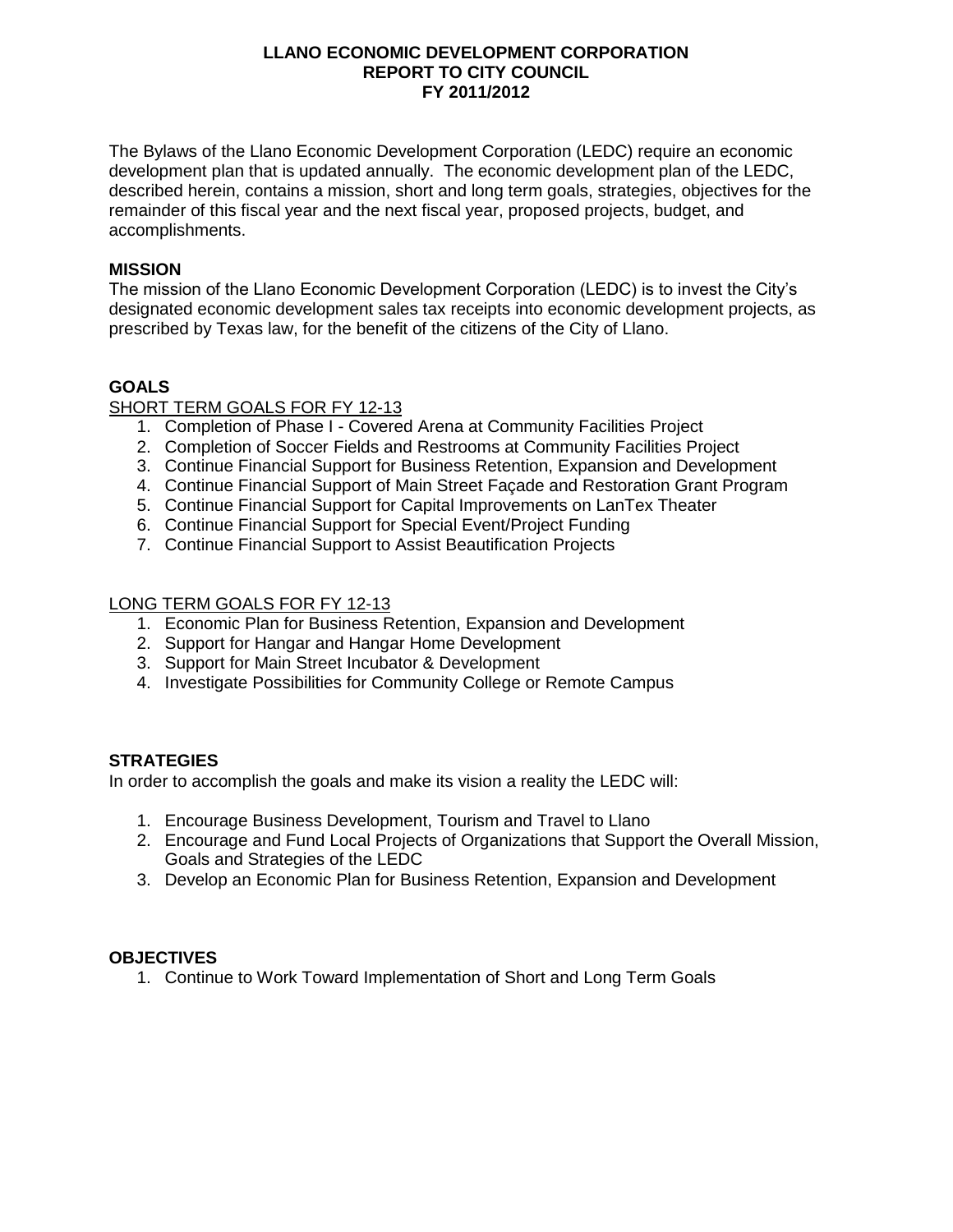# **LEDC Proposed Projects & Budget FY 2012-2013**

| <b>REVENUE:</b>                                  |          |            | <b>TOTAL</b>     |
|--------------------------------------------------|----------|------------|------------------|
| Sales Tax                                        | \$       | 210,000.00 |                  |
| Note Payment - Bethany/ZeeCon                    | \$       | 37,510.00  |                  |
| Interest                                         | \$<br>\$ | 600.00     |                  |
| Sale of Property - 1.6 Acres to Neff             |          | 10,000.00  |                  |
| Sale of Property - 47 Acres to Wootan            | \$       | 21,500.00  |                  |
| CFP - Carry Forward Balance from Prior Year      | \$       | 10,000.00  |                  |
| <b>Total Funds Available</b>                     |          |            | \$<br>289,610.00 |
| <b>PROJECTS &amp; ALLOCATIONS:</b>               |          |            |                  |
| <b>Administration</b>                            |          |            |                  |
| Administration                                   | \$       | 4,300.00   |                  |
| Bond I Payment (\$2MM)                           | \$       | 190,930.00 |                  |
| Bond II Payment (\$200K)                         | \$       | 37,380.00  |                  |
|                                                  |          |            | \$<br>232,610.00 |
| <b>Community Facilities Project</b>              |          |            |                  |
| CFP - Carry Forward Balance from Prior Year      | \$       | 10,000.00  |                  |
|                                                  |          |            | \$<br>10,000.00  |
| <b>Downtown/Main Street Projects</b>             |          |            |                  |
| Downtown Planters/Maintenance - Main Street      | \$       | 2,000.00   |                  |
| LanTex Theater Maintenance                       | \$       | 4,000.00   |                  |
| Main Street Façade & Restoration Grants          | \$       | 4,000.00   |                  |
|                                                  |          |            | \$<br>10,000.00  |
| <b>Business Retention and Expansion Plan</b>     |          |            |                  |
| <b>Committed Expansion Payment</b>               | \$       | 6,500.00   |                  |
|                                                  |          |            | \$<br>6,500.00   |
| <b>Events and Tourism Development</b>            |          |            |                  |
| General                                          | \$       | 5,000.00   |                  |
|                                                  |          |            | \$<br>5,000.00   |
| <b>Advertising</b>                               |          |            |                  |
| General                                          | \$       | 3,000.00   |                  |
|                                                  |          |            | \$<br>3,000.00   |
| <b>Reserve - Economic Development Activities</b> |          |            |                  |
| General                                          | \$       | 1,000.00   |                  |
| Land Sale                                        | \$       | 21,500.00  |                  |
|                                                  |          |            | \$<br>22,500.00  |
| <b>TOTAL PROJECTS</b>                            |          |            | \$<br>289,610.00 |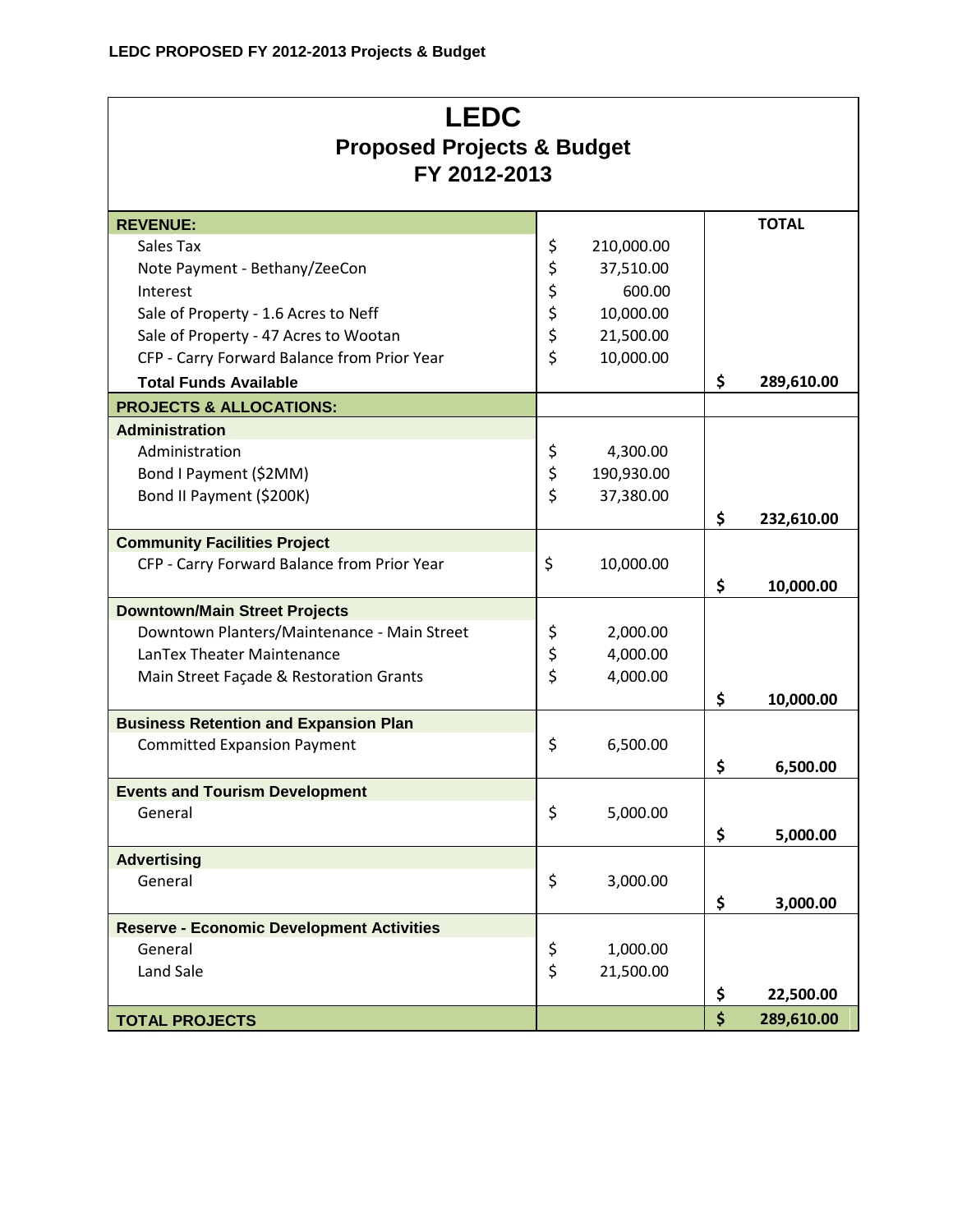## **FY 2012-2013 ANNUAL REPORT**

This annual report of the Llano Economic Development Corporation is required by the bylaws. Article 4.04, General Duties of the Board, required that the report cover the work of the LEDC in this fiscal year up to June 1. The report is to contain:

- Accomplishments to date
- Activities of the board
- Anticipated short term challenges
- Long term issues
- Recap of all budgeted expenditures to date

This report was written in order to comply with the requirements of the bylaws.

#### **LEDC MILESTONES Accomplishments of the Llano Economic Development Corporation**

The Llano Economic Development Corporation (LEDC) was incorporated in 1994 as a "4A" Economic Development Corporation for the City of Llano, Texas. The Corporations is governed by a citizen board following the true intent of the Texas Legislature as expressed in the Development Corporation Act of 1979. This Act allows municipalities to create non-profit corporations (called Development Corporations) and levy up to ½% sales tax in order to promote local business development. *The Development Corporations operate separately from the municipalities, with Boards of Directors that over see their efforts."* The first meeting of the LEDC Board was held on October 4, 1994, with a beginning bank account of \$17,000.00

The first project approved by the LEDC was improvements to the airport (pavement and hangars). The project was funded at almost \$140,000.00. At the same time they also approved an expansion of the golf course from nine to eighteen holes. At the beginning of 1995 the first LEDC budget was approved. Shortly afterward it was recognized that a "4A" Corporation could not fund the development of the golf course. In May 1995, the citizens of Llano voted to change from a "4A" Corporation to a "4B" Corporation, thus giving the board a wider latitude of economic development projects that it could fund. In July of 1995 the LEDC was reconstituted as a "4B" Corporation.

The following time line below relates the accomplishments of the LEDC October 4, 1994 – first meeting with a beginning bank balance of \$17,000.00 "4A" Corporation

- **July 1995** Reconstituted as a "4B" Corporation, \$140,000.00 Improvements to the airport \$200,000.00 Expand Golf Course 9 hole to 18 hole Establish \$300,000.00 line of credit with local banks
- **1996**  \$40,000.00 Comprehensive Plan for City of Llano \$35,000.00 North Side Fire Department Sub Station
- **1997** \$33,000.00 Hired consultant for economic plan \$65,000.00 Gave Llano Community Arts Group, to purchase Lan-Tex Theater \$20,000.00 Gave Chamber of Commerce a grant for transportation and storage of Campbell wildlife Museum
- **1998** \$2,500.00 funded consultant to develop a tourism marketing strategy \$28,000.00 Gave Hill Country Wildlife Museum grant improvements \$83,000.00 Gave Youth Baseball Association grant Moore Rec.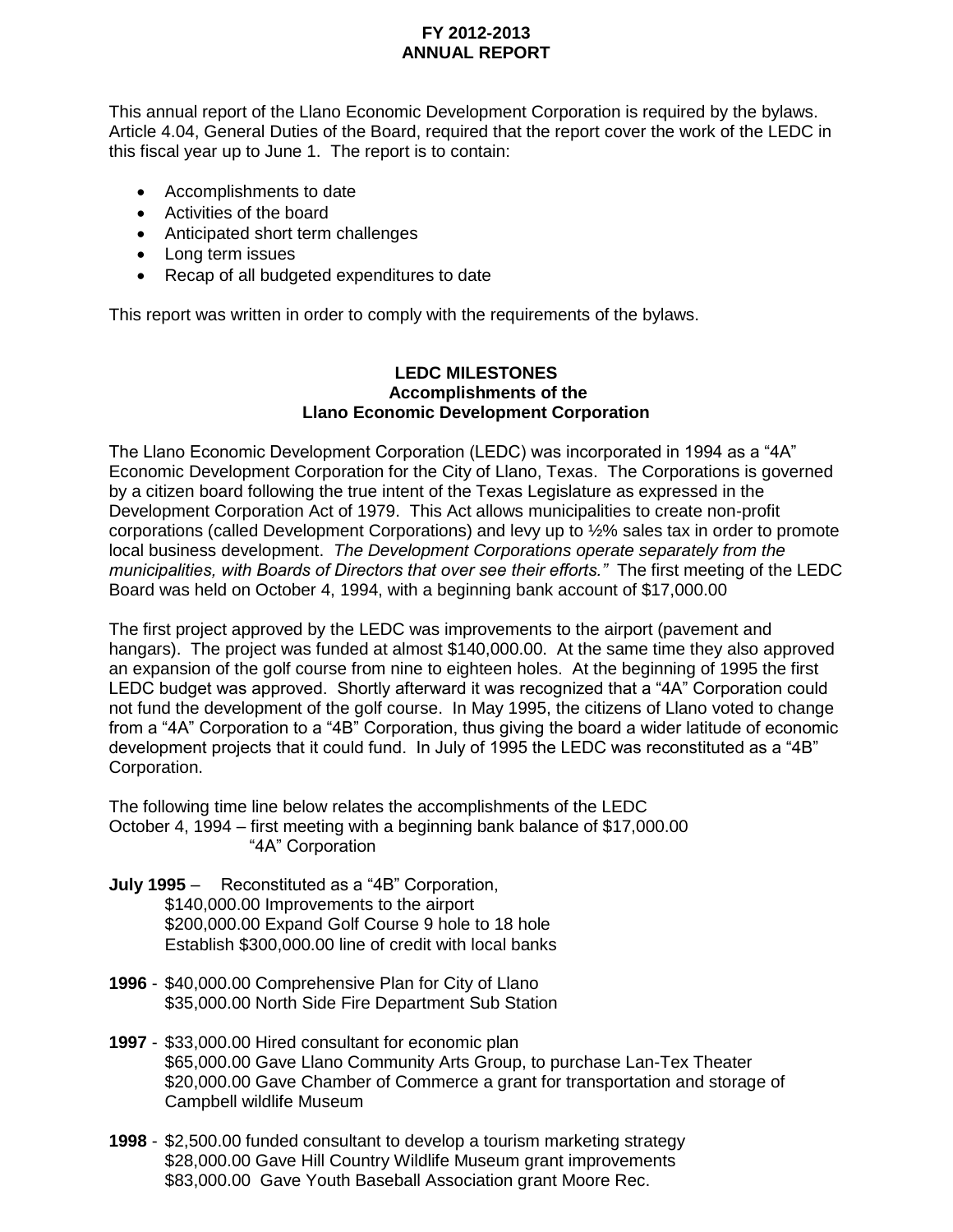\$53,000.00 Funded consultant to create web page \$5,000.00 for a study on impacts of bypasses in small towns

- **1999-** \$27,000.00 funded consultant to develop visual concepts of the proposed Llano River Park \$25,000.00 gave ISTEA Grant to Hill Country Railroad Association for track restoration \$10,000.00 hired consultant to focus on Multipurpose Event Center \$221,000.00 purchased 88 acres for future MPEC Increased line of credit to \$500,000.00
- **2000**  \$20,000.00 funded consultant study and develop a plan for Llano Town Center \$18,000.00 clear, fence and create entrance and light 17 acres of the MPEC grounds for parking and events. \$25,000.00 hired architect for MPEC master plan \$3,768.69 purchase computer for web site, software and provider \$60,000 funded T-21 Grant for Railroad Depot
- **2001** \$9,777.00 Maintain web page for the City of Llano \$3,000.00 Billboard on Highway 29 and 281 \$500.00 Billboard on Highway 71 \$175,000.00 Infrastructure to the 88 acres

**2002** – \$1,114.00 Maintain web page for the City of Llano Goal to pay down debt before starting new projects \$542 Advertising brochures for the Chamber of Commerce \$10,000 Welcome to Llano signs \$2,850 Advertising SWB Yellow Pages \$4,109 Freight cost for the Hill Country Excursion Train Association to bring engine car to

**2003-** \$892.00 Maintain web page for the City of Llano Goal to pay down debt before starting new projects \$30,000 Promotional project, funded the Christmas Light Committee to purchase and promote the existing businesses during the Christmas Season \$30,000 Promotional project, funded the Main Street Program to aid the business owners with signs and advertising.

**2004-** The LEDC note was paid down to \$1.00 in February 2004. Maintain web page for the City of Llano \$5,000 update the Welcome To Llano Sign on Hwy 71 E and Hwy 29 W \$10,000 Hill Country Railroad to repair AC/Heater \$20,000 Repairs to Lan Tex Theater, Asbestos Abatement, Roof Repair \$10,000 Railroad Depot Infrastructure \$10,000 Civic Center Studies \$150,000 Budgeted for Robinson RV Park \$40,000 Lan Tex Theater, screen, projector, sound system and concession items \$14,000 Advertising in Lakes and Hills Adventures "Texas Highland Lakes Area Guide"

- **2005-** \$85,500 Expended on Robinson RV Park
	- \$ 6,500 Main Street Beautification
	- \$ 9,500 Texas Capital Fund Matching Grant
	- \$30,000 Resurface Track

Llano

- \$ 2,000 Christmas Lighting Project Starry Starry Nights
- \$ 6,500 Continued Maintenance for Lan-Tex Theater
- \$14,000 Advertising in the Lakes & Hills Publication
- \$ 3,500 Grant Development
- \$ 2,500 Maintain web page for the City of Llano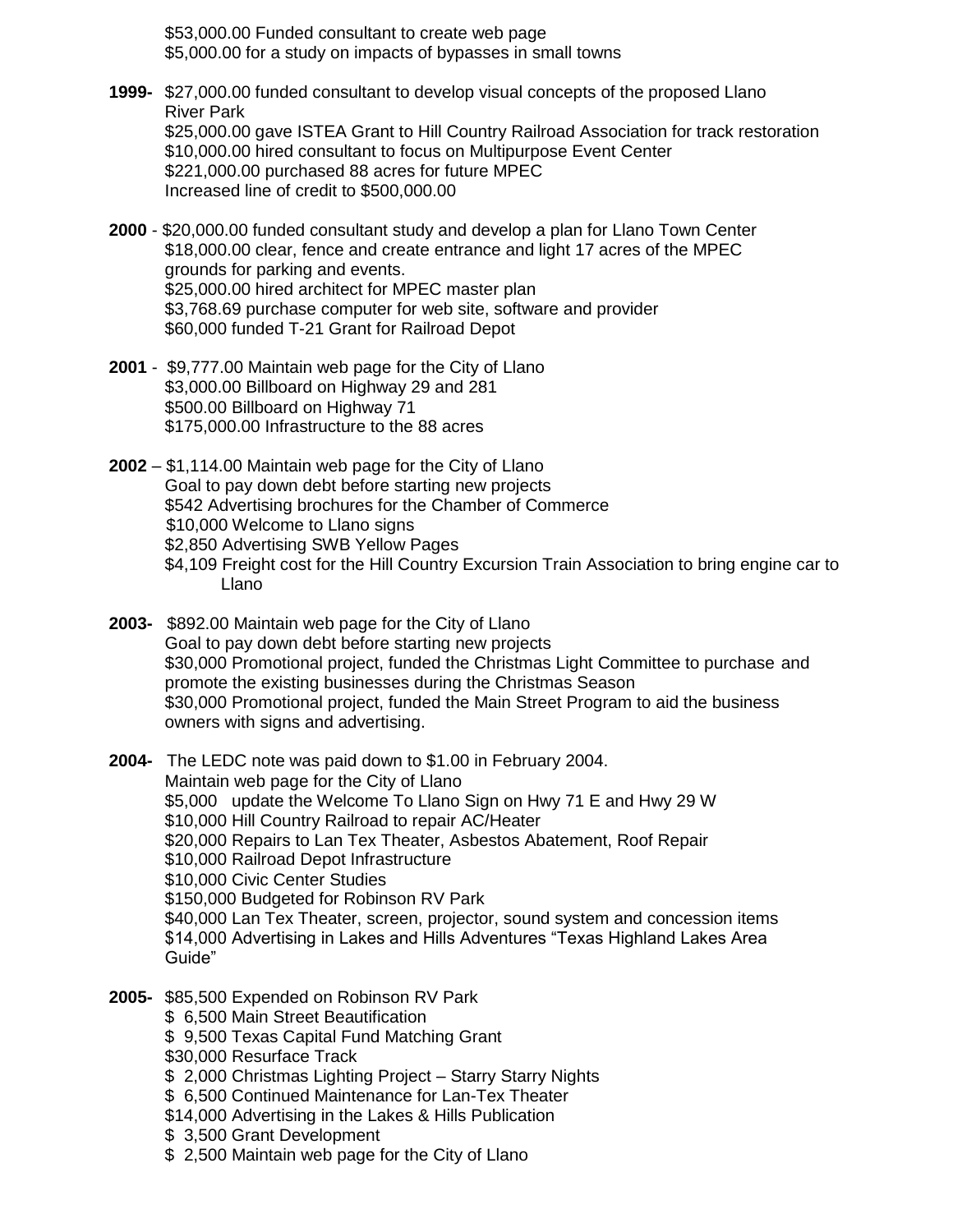- **2006-** \$38,000 Completion of Railroad Depot Project Matching Grant
	- \$32,085 Expended on the Completion of Robinson RV Park
	- \$ 2,300 Main Street Beautification Projects
	- \$ 5,000 Continued Maintenance for Lan-Tex Theater
	- \$ 4,695 Texas Yes! Program Welcome Signs
	- \$21,500 Texas Capital Fund Matching Grant Sidewalk
	- \$ 3,402 Advertising
	- \$ 2,000 Christmas Lighting Fund Starry Starry Nights
	- \$ 1,000 Grant Development for MPEC
- **2007-** \$85,000 Completion of New Airport Terminal Building
	- \$ 9,000 Completion of Texas Capital Fund Sidewalk Project Matching Grant
	- \$10,000 Joint Broadband Study with the City of Llano
	- \$10,000 Beautification Projects
	- \$10,000 Main Street Façade Grants
	- \$ 4,000 Purchase of Shuttle Van for Airport Terminal
	- \$40,000 Business Plan & Architectural Design for Multi-Purpose Event Center
	- \$ 5,000 Continued Maintenance for Lan-Tex Theater
	- \$11,000 Advertising
	- \$ 2,000 Christmas Lighting Fund Starry Starry Nights
- **2008-** \$83,500 Architectural Design for Multi-Purpose Event Center
	- \$ 5,200 Main Street Beautification
	- \$ 2,500 Business Retention & Development
	- \$ 3,500 Main Street Capital Fund Sidewalk Grant South Side Sidewalk Project
	- \$10,000 Renovations and Continued Maintenance to LanTex Theater
	- \$ 6,500 Advertising in Various Publications Promoting Llano and Tourism in Llano
	- \$ 2,000 Christmas Lighting Fund Starry Starry Nights
- **2009 -** Promissory Note to Z-Con for High Speed Data Transmission Project Working Capital Loan for Bethany Assisted Living

\$274,000 Purchase and Improve Land along SH 71 for Multipurpose Event Center \$ 30,000 Fuel Farm at Airport

- \$ 21,230 Main Street Capital Fund Sidewalk Grant South Side Sidewalk Project
- \$ 20,000 Renovations and Continued Maintenance to LanTex Theater
- \$ 19,500 Advertising in Various Publications Promoting Llano and Tourism in Llano
- \$ 10,000 Main Street Façade Grants
- \$ 6,110 Main Street Beautification
- \$ 5,000 Improvements to Little League Fields
- \$ 2,500 Business Retention & Development
- \$ 2,000 Christmas Lighting Fund Starry Starry Nights
- \$ 700 Desert Storm Monument
- **2010 - \$** 44,430 Planning, Research & Development of MPEC
	- \$ 20,000 Renovations and Continued Maintenance to LanTex Theater
	- \$ 14,810 Advertising in Various Publications Promoting Llano and Tourism in Llano
	- \$ 10,000 Upgrades to Little League Fields
	- \$ 10,000 Main Street Façade Grants
	- \$ 7,500 Repair and/or Replacement of Christmas Lights
	- \$ 6,135 Electrical Upgrades to Badu Park
	- \$ 3,865 Storage Building for Christmas Lighting Projects at Badu Park
	- \$ 7,052 Main Street Beautification
	- \$ 7,432 Main Street Capital Fund Sidewalk Grant South Side
	- \$ 1,300 Business Retention & Development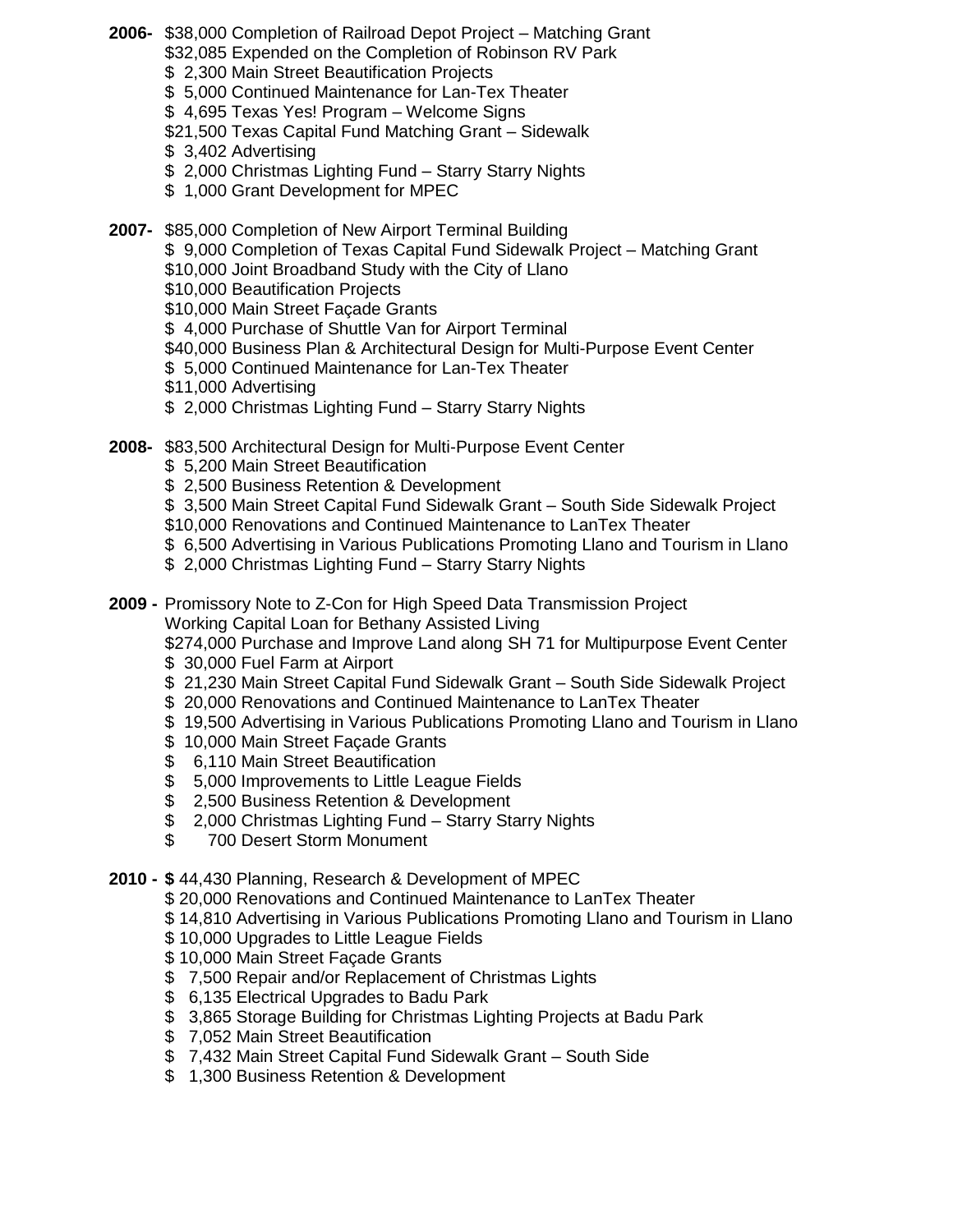- **2011-** \$ 210,000 Community Facilities Project
	- \$ 93,308 Financial Support Bethany and ZeeCon
	- \$ 35,000 GIS Interactive Mapping Project<br>\$ 22,000 Fuel Farm at Airport
	- \$ 22,000 Fuel Farm at Airport<br>\$ 15,000 Main Street Façade a
	- \$ 15,000 Main Street Façade and Restoration Grants<br>\$ 15,000 Renovation and Continued Maintenance to L
	- \$ 15,000 Renovation and Continued Maintenance to LanTex Theater
	-
	- \$11,500 Business Retention and Development<br>\$9,600 Advertising in Various Publications Pro<br>\$8,000 Main Street Beautification 9,600 Advertising in Various Publications Promoting Llano and Tourism in Llano
	-
	- \$ 8,000 Main Street Beautification<br>\$ 5,000 Main Street Captial Fund \$ \$ 5,000 Main Street Captial Fund Sidewalk Grant – South Side<br>\$ 5,700 Special Event Support
	- \$ 5,700 Special Event Support<br>\$ 5,000 Christmas Lighting Fun
	- \$ 5,000 Christmas Lighting Fund Starry Starry Nights
	- \$ 1,300 Hoover Business Research
- **2012-** \$2,061,297 Completion of the Community Facilities Project
	- \$ 37,500 Financial Support Bethany and ZeeCon
	- \$ 8,000 Main Street Façade and Restoration Grants
	- \$ 8,000 New Neon for Signs, Popcorn Machine, Improved House Lighting and Continued Maintenance to LanTex Theater
	- \$ 6,500 Business Retention and Development<br>\$ 4,000 Advertising in Various Publications Pro
	- \$4,000 Advertising in Various Publications Promoting Llano and Tourism in Llano<br>\$2,500 Christmas Lighting Fund Starry Starry Nights
	- 2,500 Christmas Lighting Fund Starry Starry Nights
	- \$ 2,500 H.O.T. Fund Special Event Support<br>\$ 2.000 Main Street Beautification
	- 2,000 Main Street Beautification